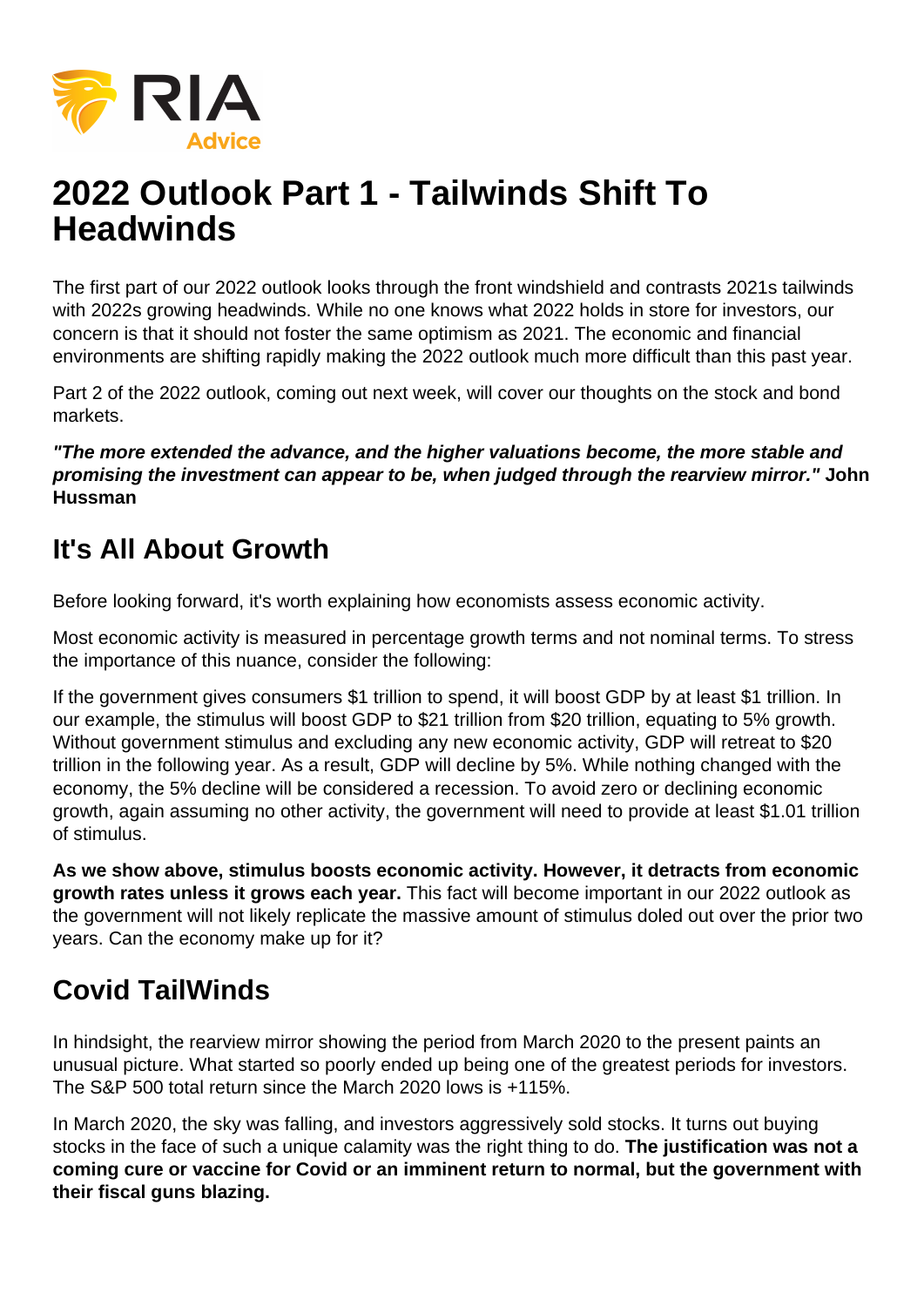Since March 2020, the government has run a \$5.6 trillion deficit, dwarfing any prior instance. Such massive spending was only possible with the Treasury's trusty sidekick, the Federal Reserve.

As we show, the Fed has bought nearly \$5 trillion of bonds since the pandemic began. In doing so, it came close to absorbing 100% of the net new debt issuance from the government.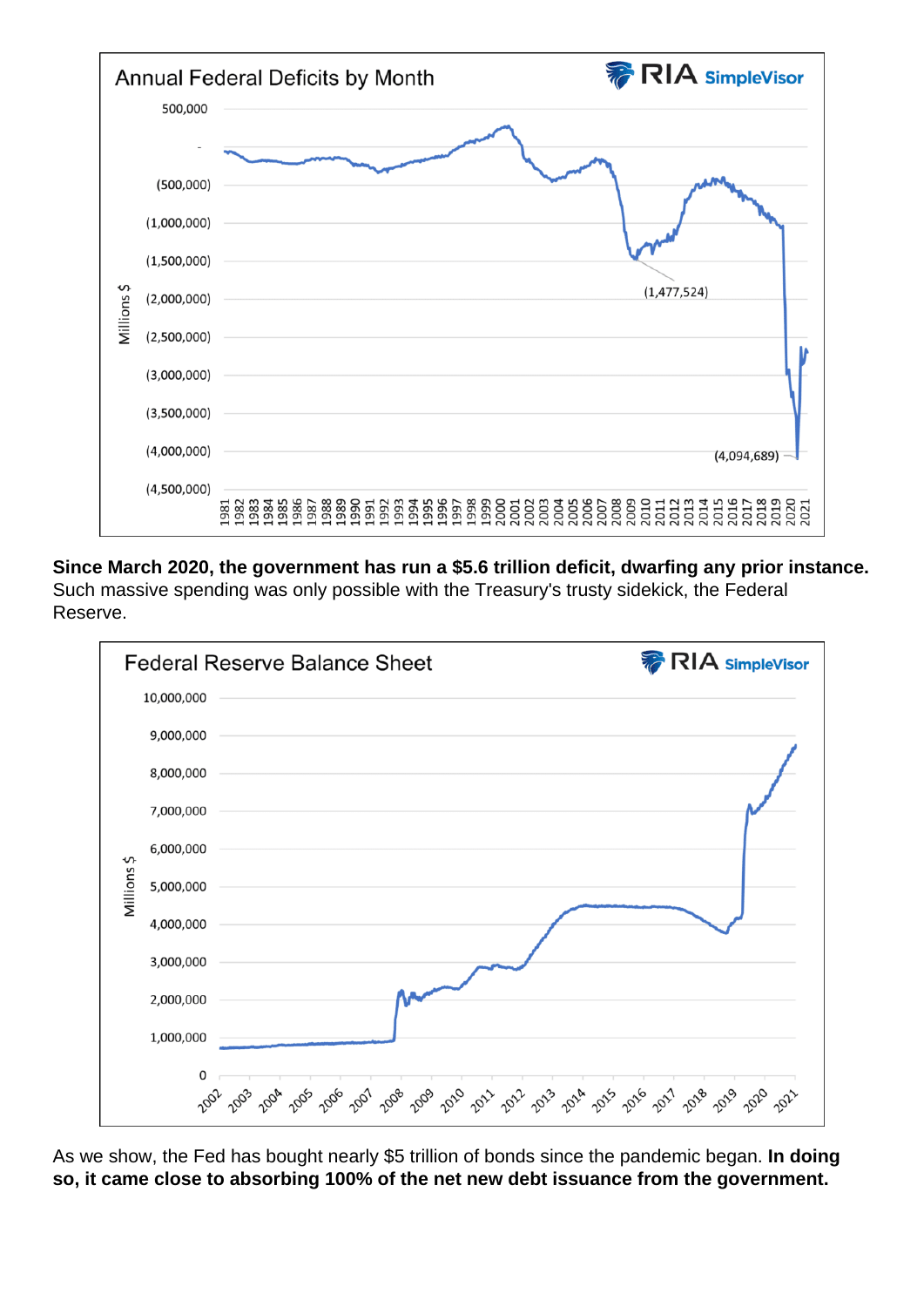While the government was doling out money to boost economic activity, the Fed spewed liquidity, supported asset prices, and kept interest rates low. Despite Covid shutting down large segments of the economy, economic data quickly recovered to pre-Covid levels.

Record low interest rates, massive consumer and corporate stimulus, and enormous liquidity gusted at investors? backs producing double- and triple-digit gains. Not only did most asset prices regain March 2020 levels, but many have well surpassed those levels.

In the latter half of 2021, vaccines, increased consumer demand, and a record amount of savings added further oomph to the tailwinds. However, the ominous winds of inflation began picking up at that point.

### 2022 Headwinds

The perfect fiscal and monetary storms are petering out. As a result, headwinds for 2022 are mounting. Let consider how that weighs on our 2022 outlook.

# Fiscal Spending

Over the last 3 months, the federal deficit grew at a \$1.6 trillion annualized rate. That is historically high but well below 2020 and 2021 levels. Further, Joe Biden and the Democrats are struggling to pass the Build Back Better (BBB) social infrastructure program. We think it will pass in time, but the fiscal stimulus and spending related to it will not be as immediate or significant as initially planned.

The coming election in November poses more hurdles for spending bills. West Virginia Senator Joe Manchin and other Senators and Representatives from red and purple states face a growing risk of losing their seats. Some may take a page from Manchin's playbook and voice deep concern for growing budget deficits to appease their voting bases.

Throughout later 2021 and even into 2022, Covid related stimulus programs ended or will end shortly. The closure of these programs will further reduce the flow of stimulus to consumers. For example, the recently extended student loan deferment program ends in a few months. In this case, many student debtors consume goods and services with money that should be servicing student debt. Once the deferment period ends, spending, in many cases, will decline. The child tax credit will also end shortly, resulting in a shortfall of funds for those receiving the benefit. Likewise, those that did not pay rent are now left with back payments or higher rents to make their landlords whole.

The graph below from Goldman Sachs helps quantify the sharp decline in fiscal spending related to the pandemic.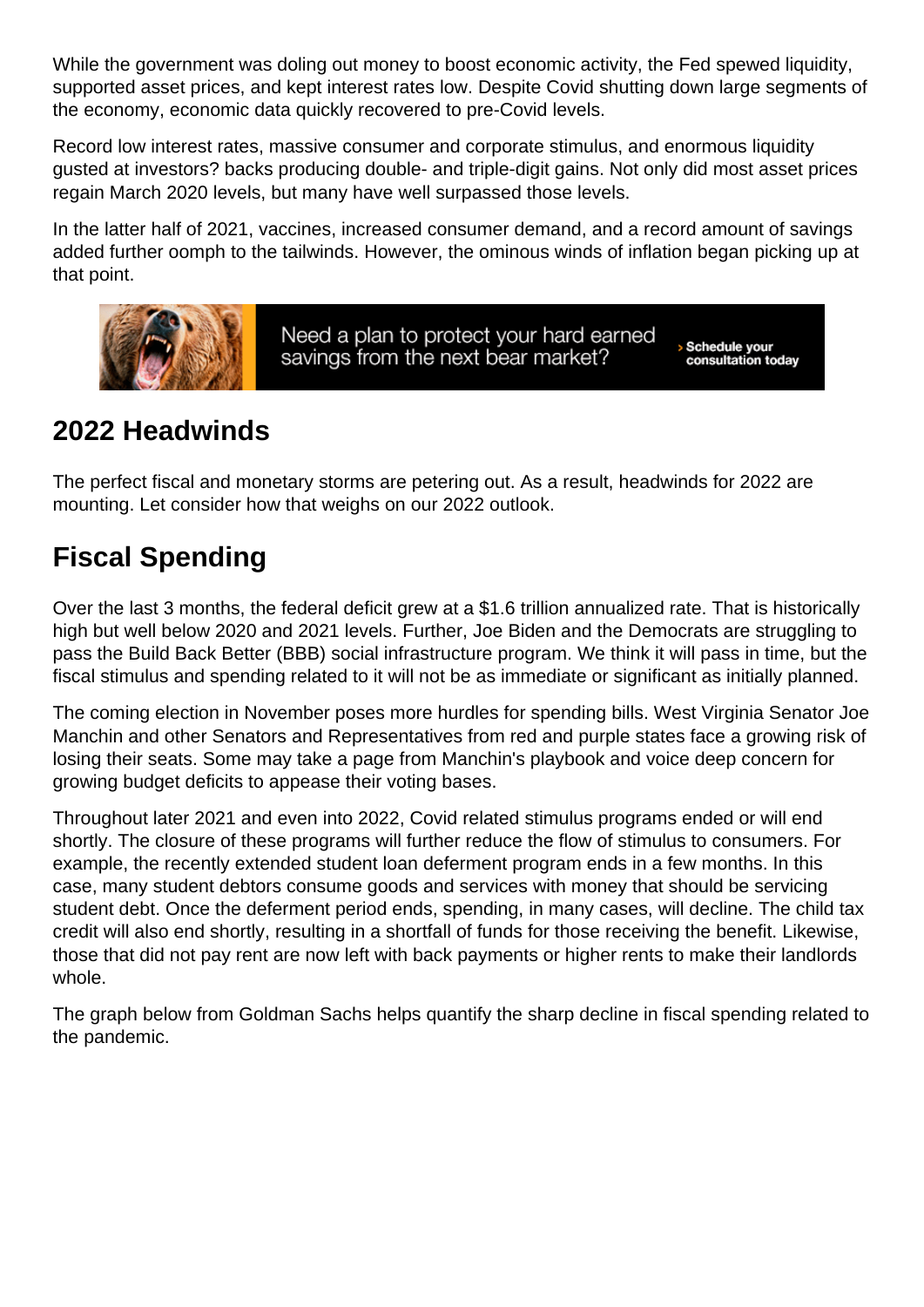As we discuss later, the savings rate has fallen back to normal levels, meaning many of those affected will have to reduce consumption.

#### Monetary Stimulus

The Fed is tapering QE, expecting to end new purchases by March 2021. QE provides vast amounts of liquidity to the financial markets. As the Fed backs away, not only will it reduce liquidity to markets, but reduce the power of the world's largest holder of U.S. Treasury debt. Someone will take the Fed's place but must shed other assets to do so.

To help better understand this concept, we suggest reading [The Fed Is Juicing Stocks](https://realinvestmentadvice.com/the-fed-is-juicing-stocks/). In particular, the section titled "Draining the Asset Pool."

The Fed is also hinting at raising interest rates. Higher interest rates will increase interest expenses for debt-laden companies, consumers, and the government. Additionally, those using loans to leverage assets will have to pay more for the leverage. This will undoubtedly cause some investors to reduce or remove leverage as the potential returns diminish.

The graphs below highlight that margin debt has proliferated and sits at or near record levels. The last two times margin debt grew this rapidly was in 1999 and 2007.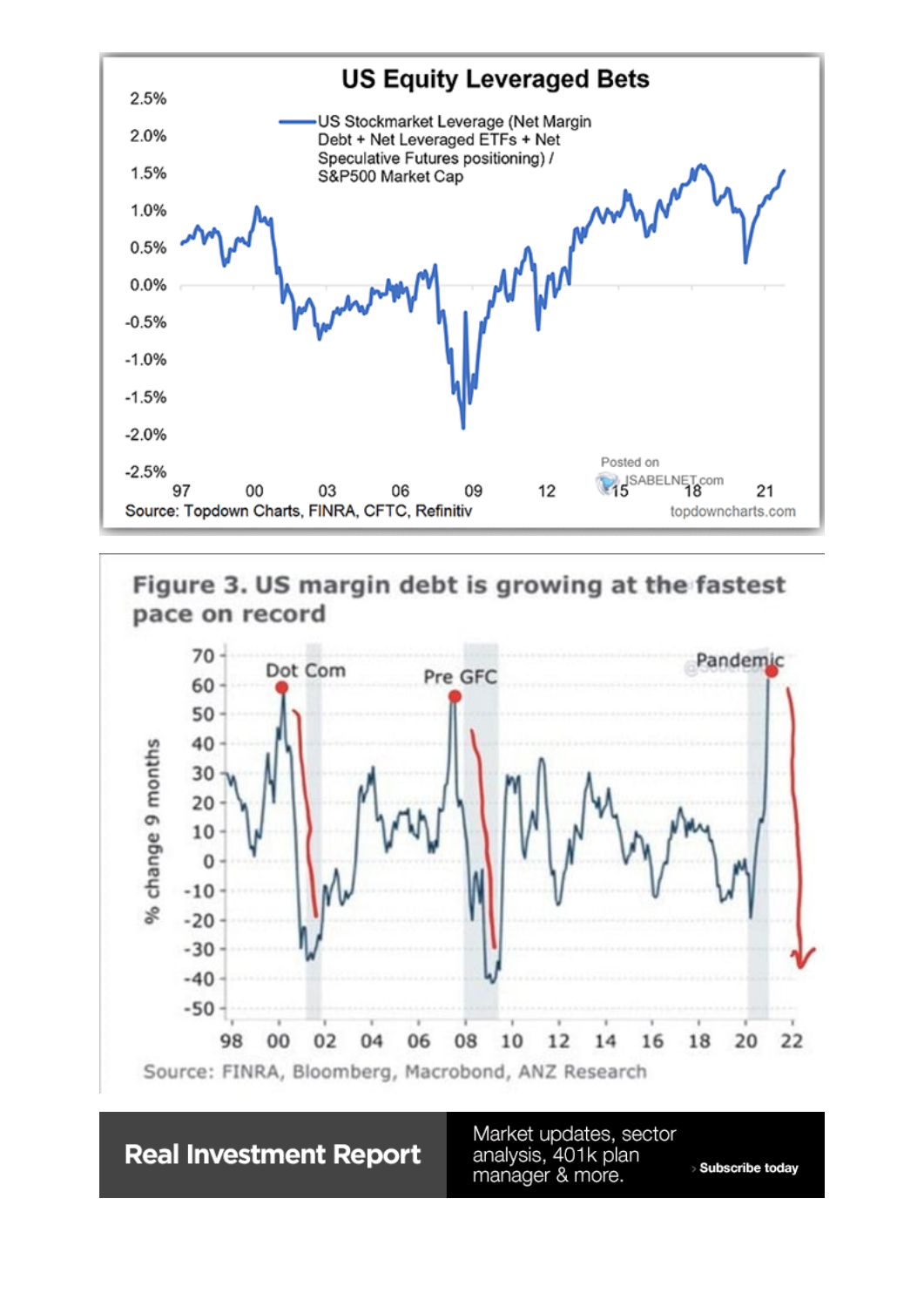#### Elections and the Fed

Further pressuring the Fed is politicians. Consider the following from the [Financial Times:](https://www.ft.com/content/1ae49b1c-f8d6-4c96-8355-3d89049ead60)

"The Fed needs to start tapering immediately and then they need to raise interest rates. Both those things can be done by March," Jake Auchincloss, a Democrat from Massachusetts and member of the House of Representatives financial services committee, which oversees monetary policy, told the Financial Times. "I think chair [Jay] Powell would do well to end the decade of easy money," he added.

Political pressure from the President and legislators may force the Fed to remove liquidity too quickly or raise rates too fast. Both are likely to be problematic for asset prices and economic recovery.

### Savings Rate

The combination of direct government stimulus and the inability to spend money during the lockdowns resulted in unprecedented savings rates. As we show below, the savings rate jumped to levels that were twice as high as any previous level since at least 1959. Note that the two recent peaks result from the two rounds of personal stimulus checks.

The following graph, courtesy of Brett Freeze, shows how government stimulus to consumers (transfer receipts) and credit provided a bonanza of spending power for consumers. Like the bloated savings rate above, that too has normalized.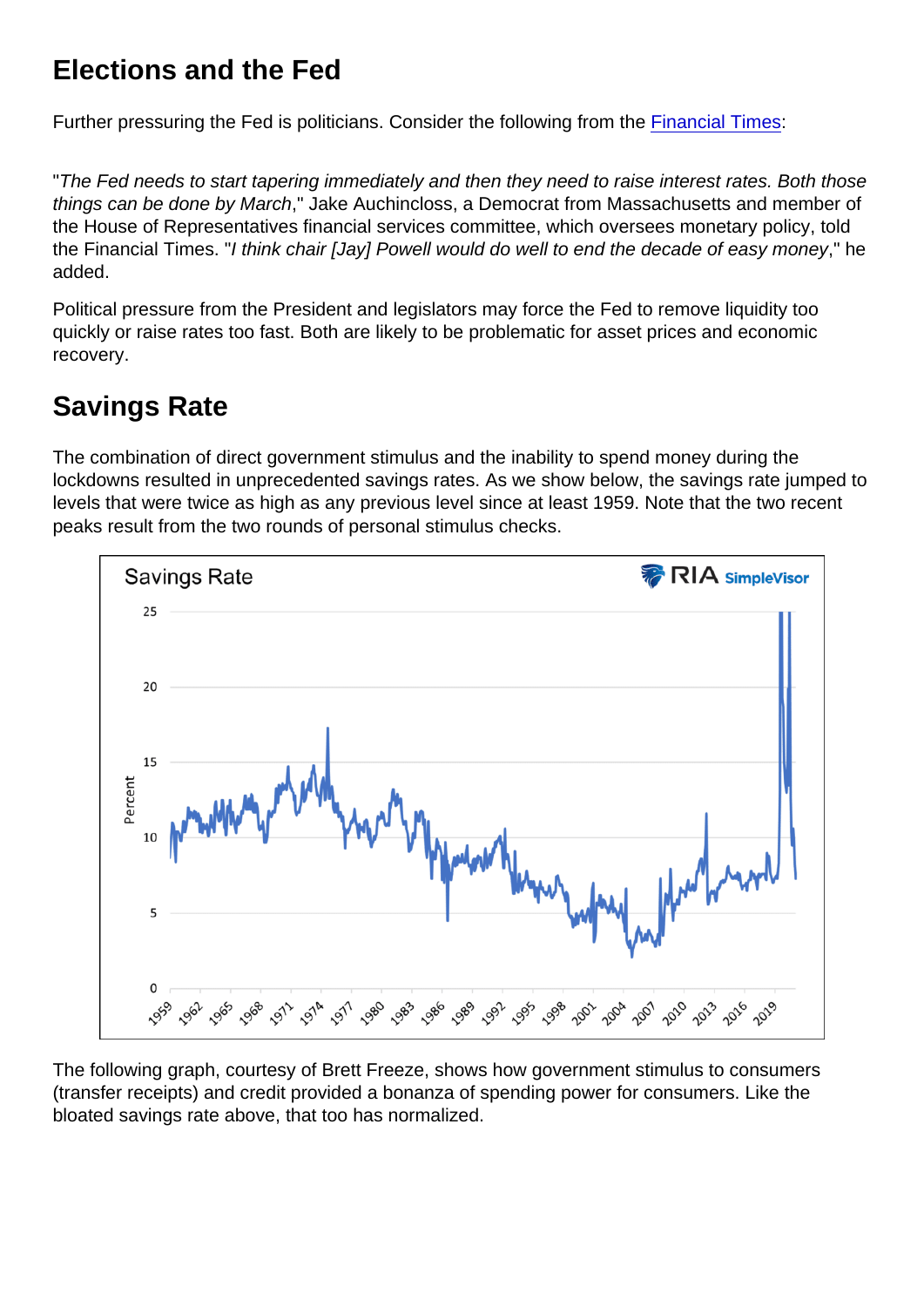The savings rate is back to pre-Covid levels. Most consumers, especially those in the middle to lower-income classes, have fully exhausted extra savings and must either reduce spending or increase their use of debt.

Credit card debt and home equity withdraws are both increasing. While such funds can propel additional spending, it will not be nearly the same as the enlarged savings rates. Further, higher interest rates will make debt less appealing. Inevitably credit card and home equity are limited based on wage growth and the ability to service their debt.

#### Inflation

Prices are on the rise. Higher prices mean consumers spend more to get the same amount of goods. If wages keep up with inflation, the consumer is indifferent.

Inflation is running at 6.9%, over three times higher than the Fed's stated 2% objective. At the same time, wages are growing but at a lesser rate than inflation. Average hourly earnings are up 4.8%. While historically robust, real wages, factoring in inflation, are down 2%.

As we note earlier inflation is pressuring the Fed to prioritize their fight against inflation. Might the Fed have to choose between inflation and asset prices? Ohio Democrat Sherrod Brown recently shared thoughts on that- "The Fed should make sure our economy works for workers and their families, not Wall Street."

Also, consider inflation is highly responsible for the recent string of poor consumer sentiment. People usually spend more when they have a positive outlook. As the graph below shows, the University of Michigan's current and expected consumer sentiment indexes are at or near ten-year lows. The current index sits at 70.6. In April 2020, during the peak of Covid lockdowns, it was 71.8. In September 2008, when Lehman and others were failing, it was 70.3.